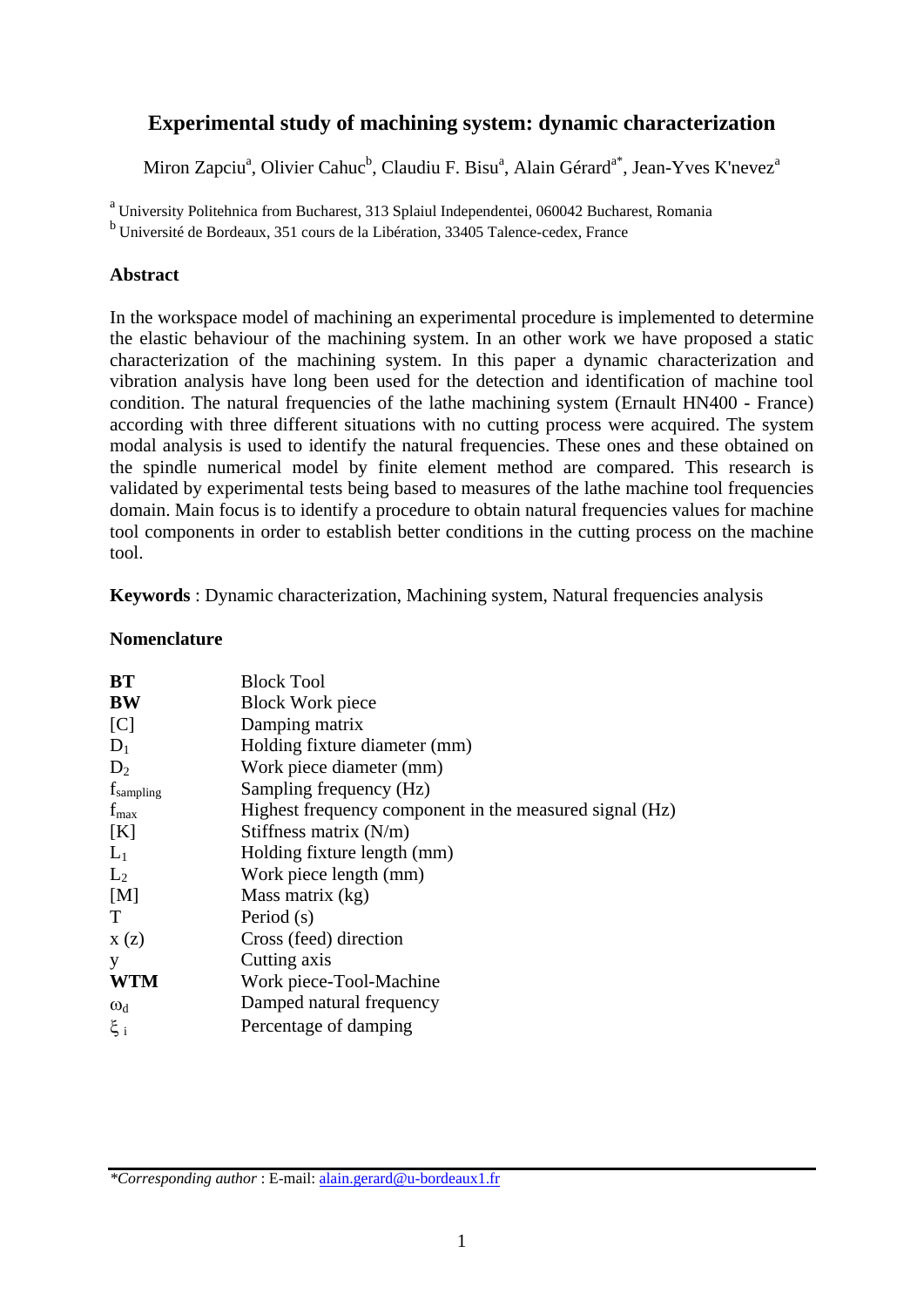#### **1. Introduction**

Among the various manufacturing processes to remove excess material, milling, drilling, grinding, turning occupies a choice place. This process is usually used in many circumstances as the outline of the parts for example, but also as soon as appear requirements of dimensional tolerance, precision or the surfaces quality of the produced part. However these dimensional accuracies or the final shape of the part (controlled roughness) is often dependent on the vibrations appearance during the process.

The vibration in the cutting process is a phenomenon dynamically unstable. These instabilities, often regenerative, are generated by many factors such as the work piece flexibility and the properties materials of the tools, the machine rigidity, tool geometry (approaching angle, rake angle, etc.) and the cutting tool edge radius, the nominal cutting conditions such as tool wear, feed rate and depth of cut, etc.

The cutting process stability is very studied for many reason of which, particularly, its the influence on the final surface quality (Chiou, et al. 1995; Karabay, 2007). The ordering of the process under various work conditions is an important problem for machining. Many modelings are implemented to optimise the cutting conditions, (Benardos, et al., 2006), (Karube, et al, 2002; Toh, 2004). The case of the orthogonal cut is the process that holds more the attention because of its simplicity to implement. For example by taking into account the regenerative aspect induced by the surface previously machined which has a sinusoidal form (waviness on the surface). The introduction of the non-linear interaction between the tool and carries it part always gives interesting results which go from regular (periodic or quasiperiodic) vibrations to possibilities of chaotic ones (Litak, 2002) or, always within the orthogonal framework of the cut, while utilizing in more the dry friction (Litak, et al., 2007).

The case 2D is also examined while considering carries it rigid part but by taking into account the tool flexibility (Insperger, et al., 2008), the tool holder flexibility (Chen et al., 2006) or the rotor system (Qi, et al., 200). Dassanayake et al. (2008) approach the case of the work piece dynamic response to the tool request that follows a regenerative surface. All these modelings give interesting results, but, in general, do not take account the whole of the kinematic chain of the cut process. We want to describe the whole of the kinematic chain of the cut process thereafter in a digital model richer and close to the experimental data.

Analysis of machines dynamic behaviour and equipments it's an important method to redesign the product or the manufacturing process and to assure the proper quality, maintenance and service. When we study machines or only part of them, dynamic behaviour is analysed for the following situations:

- Constant operating speed (e.g. speed rate of a rotor);
- Variable speed into a limited operating domain;
- Imposed speed inside the operational domain (e.g. rotational speed of the spindle 100 to 60,000 rpm);

In all of these mentioned cases the system behaviour under the external excitation effect is evaluated (Figure 1).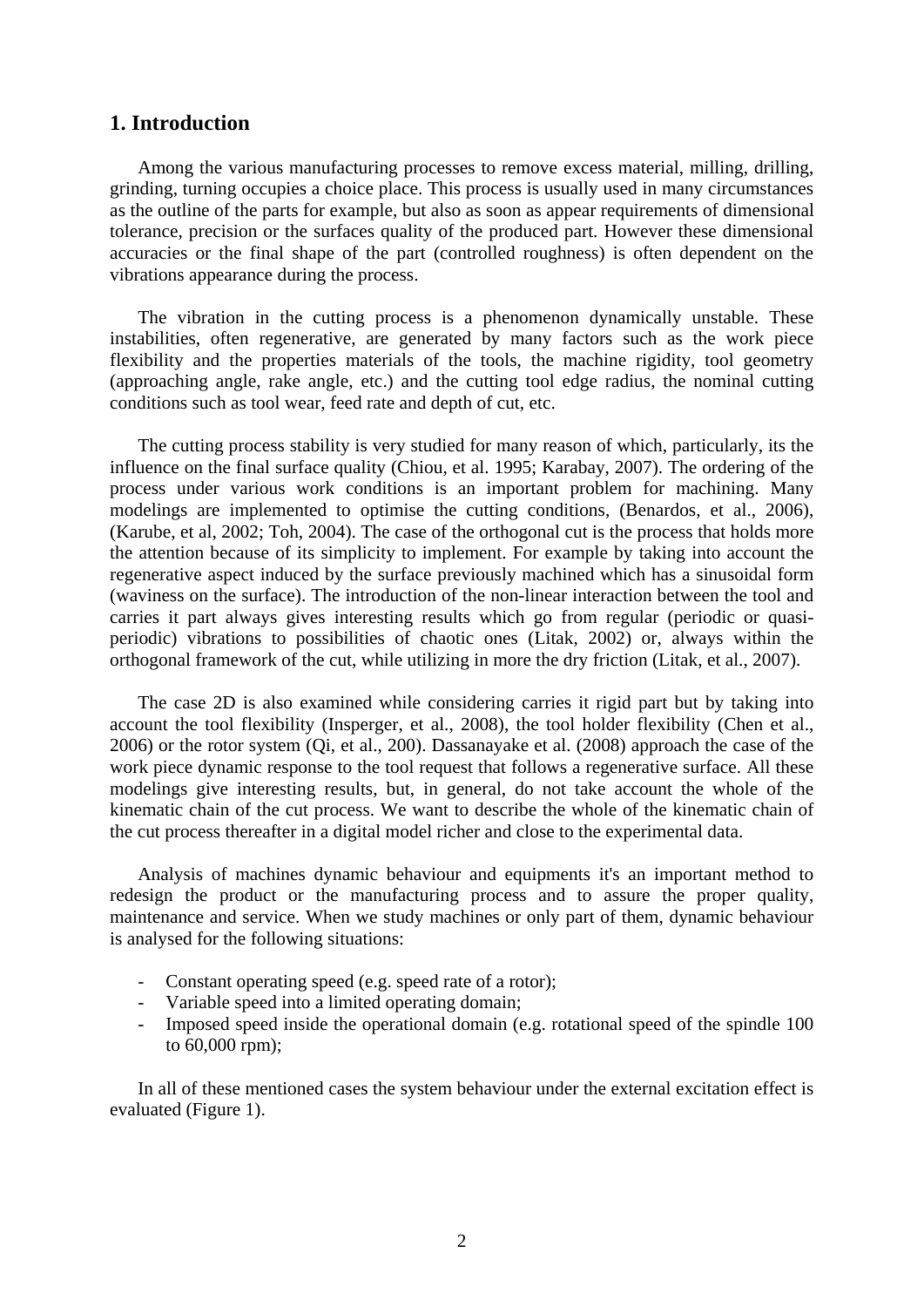

Figure 1 Transfer function

The transfer function is evaluated like the ratio response of the system / dynamic excitation. To diagnose one machine or equipment the main characteristics offered by transfer function are:

- Dynamic rigidity or compliance;
- Resonance frequencies;
- Damping factor;
- Natural modes of vibration.

The measurement of vibratory severity makes it possible to know if the vibratory behaviour of a machine exceeds the acceptable limits (Chen, et al., 2006). But within results sight, it is not possible to make an assumption on the vibration causes. This information could not be obtained that by using a frequency spectrum analysis (Moraru, et al., 1979).

We wish to be able to establish a model of three-dimensional turning processes nearest possible to the physical reality. Thus, the aim of this paper is to test a methodology that makes it possible to characterize the band with frequencies associated with the unit with each element of the kinematic chain apart from any operation of machining. Also, the tasks for performing the frequency analysis are given in Section 2. In Section 3 we present the experimental device with the frequency spectrum schema acquisition and the experimental results. A numerical model in finite element is used in order to find the first twelve natural frequencies. These ones confirm the first natural frequencies of the system spindle and the system spindle with work piece. The machine tool dynamic characterization is the object of Section 4 before to conclude.

#### **2. Tasks for performing the frequency analysis**

2.1 Technical determination of the frequency spectrum

The individual tasks for performing the frequency analysis are shown in the Figure 2.

Technical determination of the frequency spectrum is done nowadays with vibration sensors and FFT analysers. These modern analysers (LMS, Bruel & Kjaer, Schenck etc.) record the time signal of the vibration mixture in digital form, calculate the individual components and display the results in a frequency spectrum form.

All analysers and measurements can be triggered for start/stop, e.g., by RPM signal or vibration signal. Using a trigger, unwanted non-periodic components in the time signal and related spectrum, can be suppressed, e.g., for separation of other vibration signal.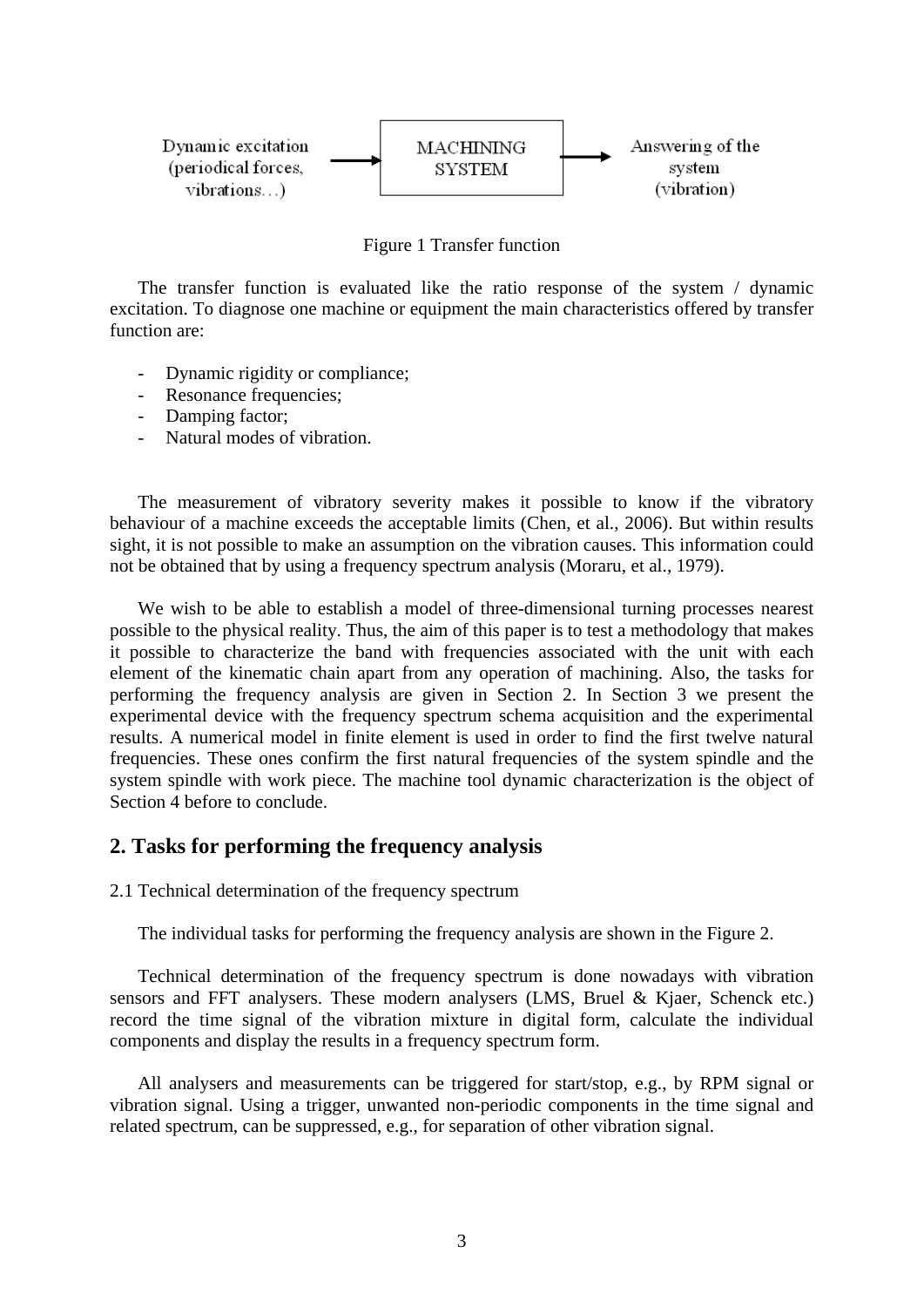

Figure 2 Frequency analysis tasks for a machine tool

#### 2.2 Digitisation of the measured signals

The analogue signal from the vibration sensor is sent to the digital-to-digital converter (ADC) via an input amplifier, an anti-alias filter and a sample-and-hold circuit. This samples the signal and forms a time-sequential individual (discrete) amplitude value. This way each discrete value is quantified and converted to a binary data value (coding).

The *Shannon* theorem describes the important requirement for the sampling of analogue signals (Figure 3), namely regarding the relationship between the maximum signal frequency and the minimum sampling frequency. To guarantee the digitised signal reproducibility, the sampling frequency  $(f_{\text{sampling}})$  must be at least double that of the highest frequency component  $(f<sub>max</sub>)$  contained in the measured signal.

$$
f_{sampling} \ge 2 f_{max} \tag{1}
$$



Figure 3 Example of signal vibration sampling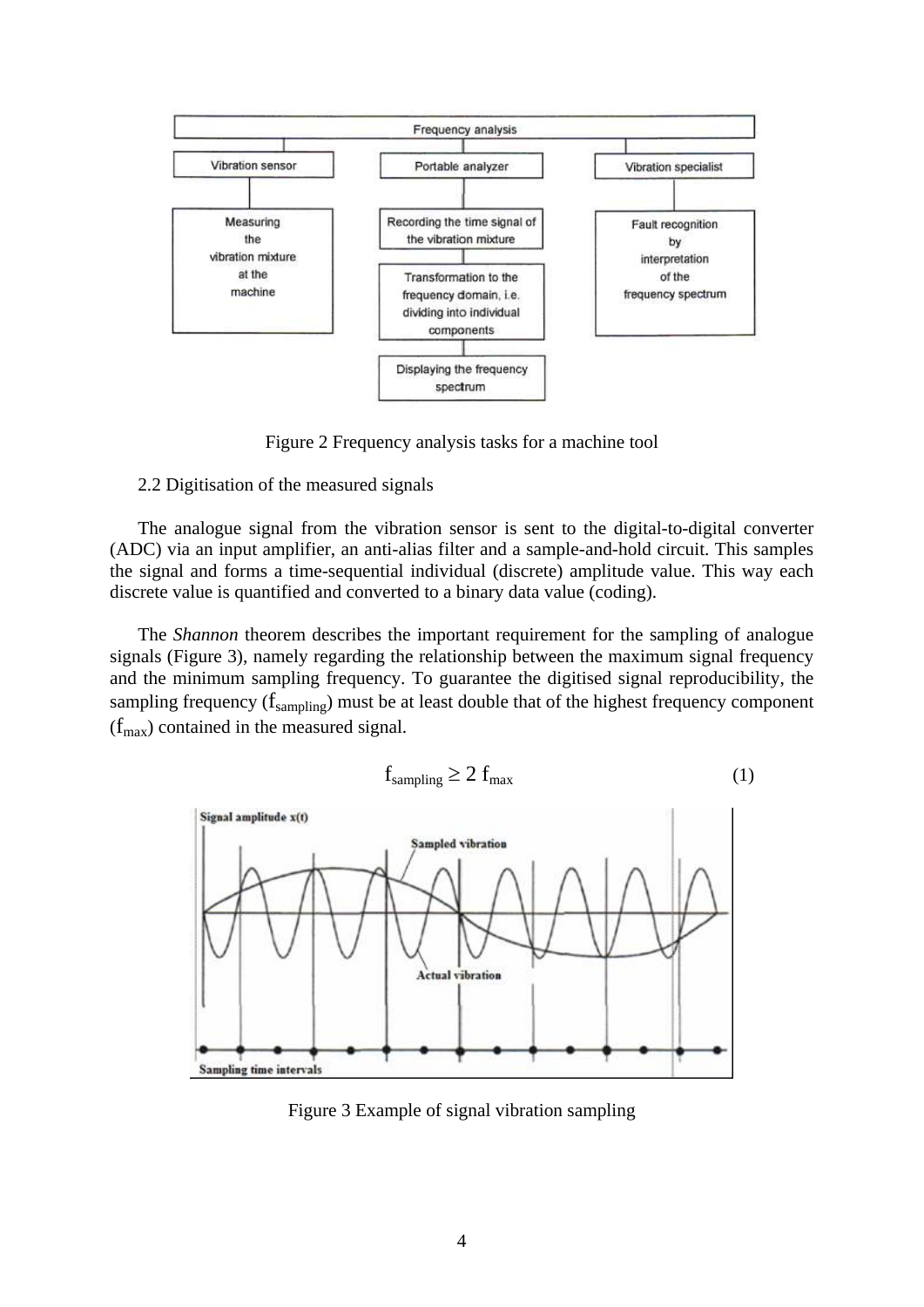To counteract this undesirable effect (alias), all signal components with a frequency higher than half the sampling frequency must be suppressed. This is done in practice with a low-pass filter called an "anti-aliasing filter"

## **3. Experimental vibration analysis**

#### 3.1 Experimental device

All the machines vibrate and, as the state of the machines worsens (imbalance of the spindle or other important shaft, defect of bearing or spindle) the vibration level increases. While measuring and by supervising the vibration level produced by a machine, is obtained an ideal indicator on his state, especially dynamic behaviour (Karabay, 2007; Cardi, 2008).

While the increase in machine vibration makes it possible to detect a defect, the analysis of the machine vibration characteristics makes it possible to identify the cause of it. In this way we can deduce with sufficient precision the time domain before vibrations does not become critical.

Each component of spectrum FFT corresponds to a characteristic frequency well defined (imbalance, resonance, misalignment etc.) (Lalwani, et al., 2008). The analysis in frequency is carried out in general when the machine vibratory level is considered to be higher than the acceptable threshold (Rigal, et al., 1998).

In the Figure 4 is illustrated the schema acquisition of the frequency spectrum FFT in the case of the Ernault HN400 lathe - France, LMP Laboratory from Bordeaux 1 University. Accelerometers were fixed on the horizontal and vertical plans on the bearing fix front part of the lathe spindle.



Figure 4 Position of transducers in acquisition schema to acquire vibrations of the spindle ERNAULT. 1- Accelerometer AS020 -vertical plan (V); 2- Accelerometer AS020 -horizontal plan (H), 3- Gearbox of Ernault HN400 lathe; 4- Tachometer; 5- Spindle bearing front side; 6- Work piece.

An example of the vibration level of this spindle in horizontal plan is illustrated in the Figure 5. Tracking vibration signal versus time for different spindle speed levels was used. The vibration speed level in mm/s (rms) is situated on the range 0,1-0,3. For this type of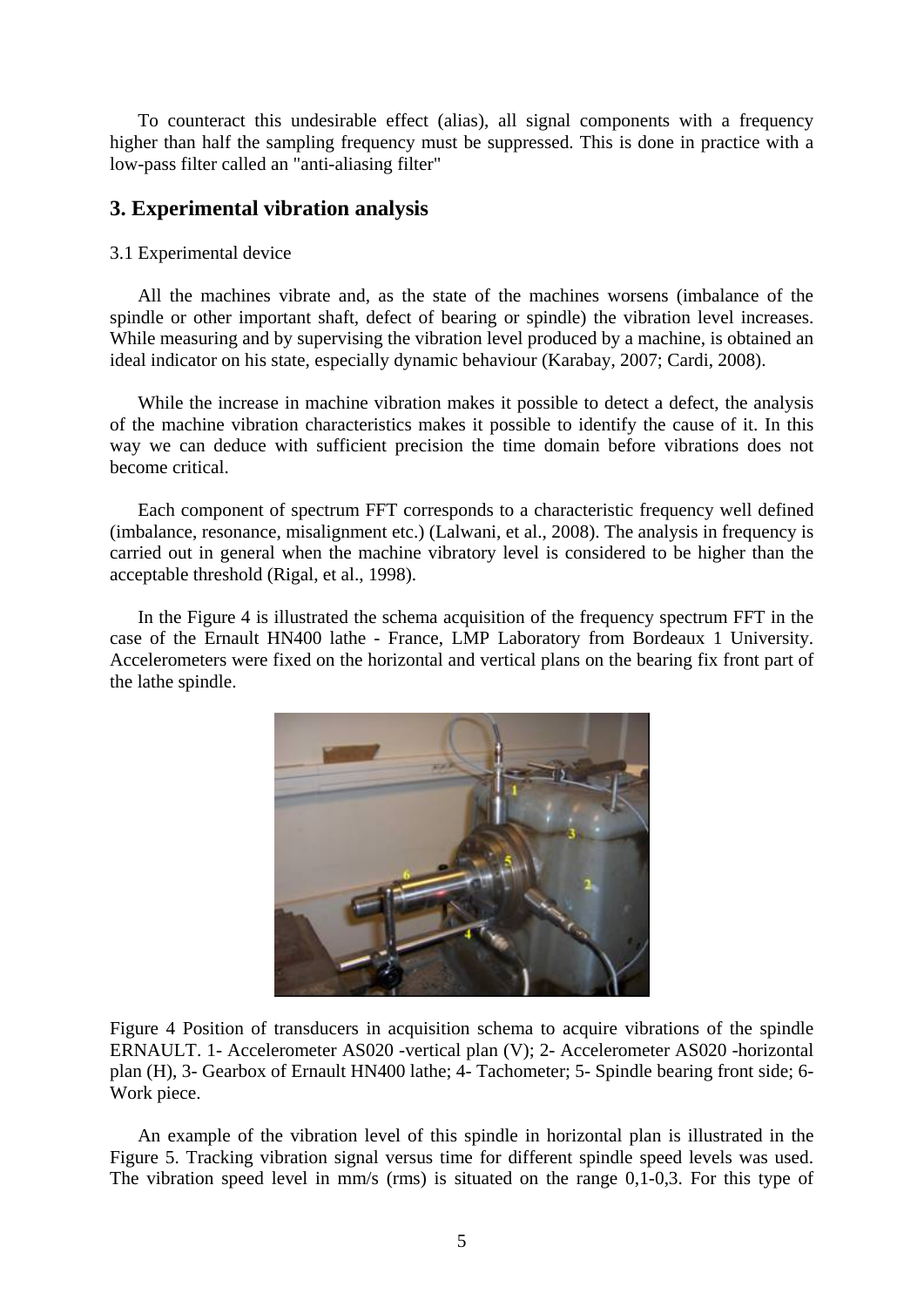machine tool, in accordance with IEC 34-14 standard the upper limit of the vibration level is 1,8 mm/s (see Table 1).

| Related operating | Limit value of the effective vibration velocity for shaft heights H in mm |                |         |        |  |
|-------------------|---------------------------------------------------------------------------|----------------|---------|--------|--|
| speed (rpm)       |                                                                           |                |         |        |  |
| Normal            | Machine is mounted on specifically design elastic<br>Specifically         |                |         |        |  |
|                   | foundations (e.g. vibration dampers)                                      | designed rigid |         |        |  |
| $\text{mm/s}$     | 56 < H < 132                                                              | 132 < H < 225  | H > 225 | H > 40 |  |
| >600 < 1.800      | 1.8                                                                       |                | 2,8     | 2,8    |  |
| > 1.800 < 3.600   | l.8                                                                       |                | 4.5     |        |  |



Table 1 Limit values in accordance with IEC 34-14.

Figure 5 Vibration level of the Ernault lathe using Tracking versus time procedure

#### 3.2 Block Work piece: **BW**

As many workers (Benardos, et al., 2006), (Yaldiz, et al. 2006), (Mehdi, et al., 2002a) a cylindrical geometry of the work piece is chosen. The Block Work piece (**BW**) represents the revolving part of the Machine-Tool-Machine system (**WTM**); it includes the holding fixture, the work piece and the spindle Figure 6. To make the whole frame rigid, a very rigid unit (work piece, holding fixture) is conceived in front of the **WTM** elements (Figure 7).



Figure 6 Representation of the **BW**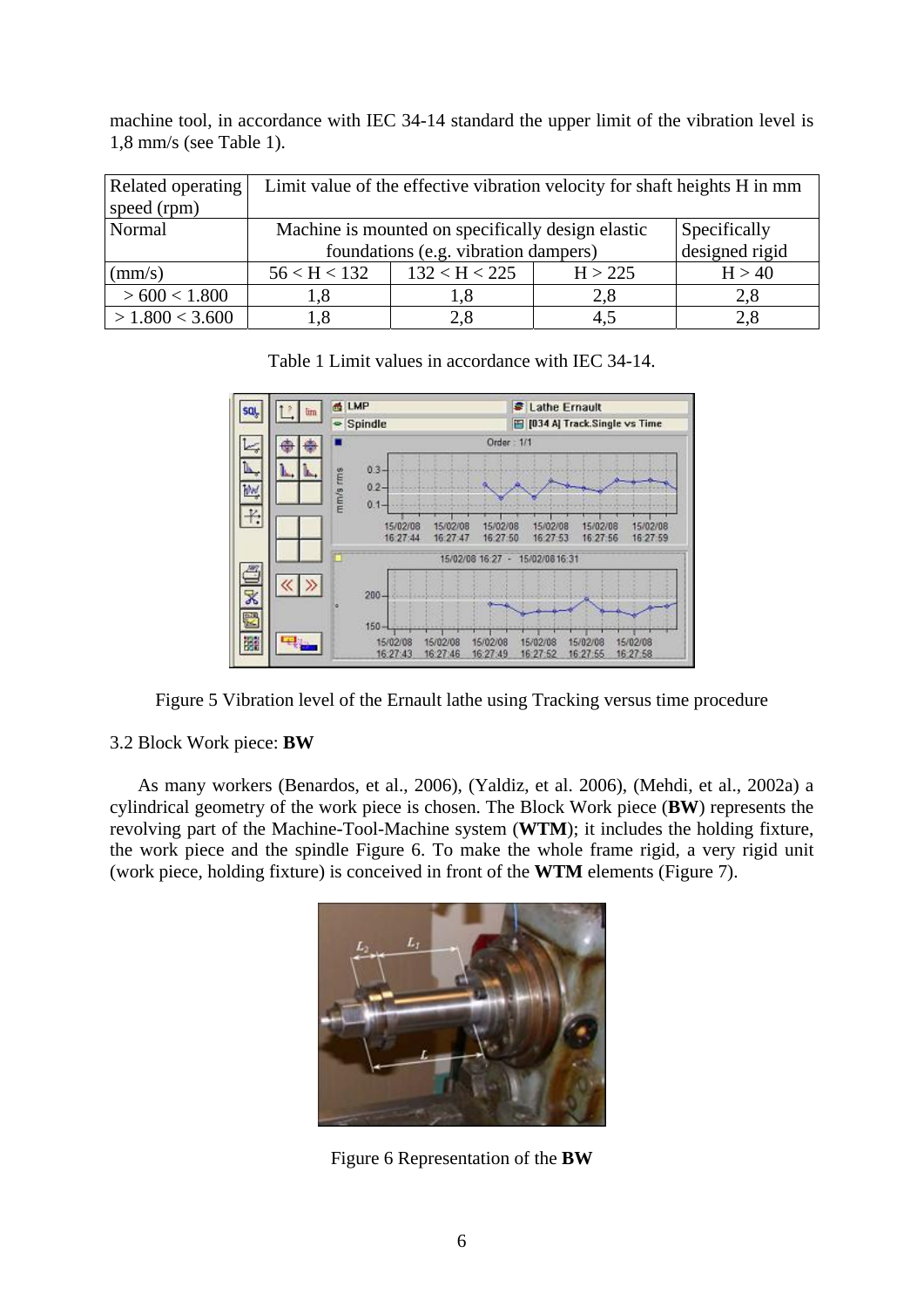The work piece geometry and his holding fixture are selected with  $D_1 = 60$  mm,  $D_2 = 120$ mm and  $L_2 = 30$  mm (cf. Figure 7). These dimensions retained for these test tubes were selected using the finite elements method coupled to an optimisation method by SAMCEF software. It is necessary to determine the holding fixture length  $L_1$  to obtain a significant stiffness in flexion. The objective is to move away the first vibration mode of the Block work piece of the lathe vibration fundamental natural mode (see Bisu, 2007).



Figure 7 Geometry of holding fixture / work piece

The stiffness is calculated on the basis of the displacement  $\delta$  for a given force P :

$$
\delta = \frac{P \times L^3}{3E \times I} \tag{2}
$$

with inertial moment :

$$
I = \frac{\pi \times D_1^4}{64} \tag{3}
$$

The Figure 8 represents the displacements and the stiffness values relating to the length of holding fixture / work piece, for a force P = 1,000 N, a Young modulus  $E = 21.10<sup>5</sup>$  N/mm<sup>2</sup> and a holding fixture diameter  $D_1 = 60$  mm.



Figure 8 Displacements according to the holding fixture length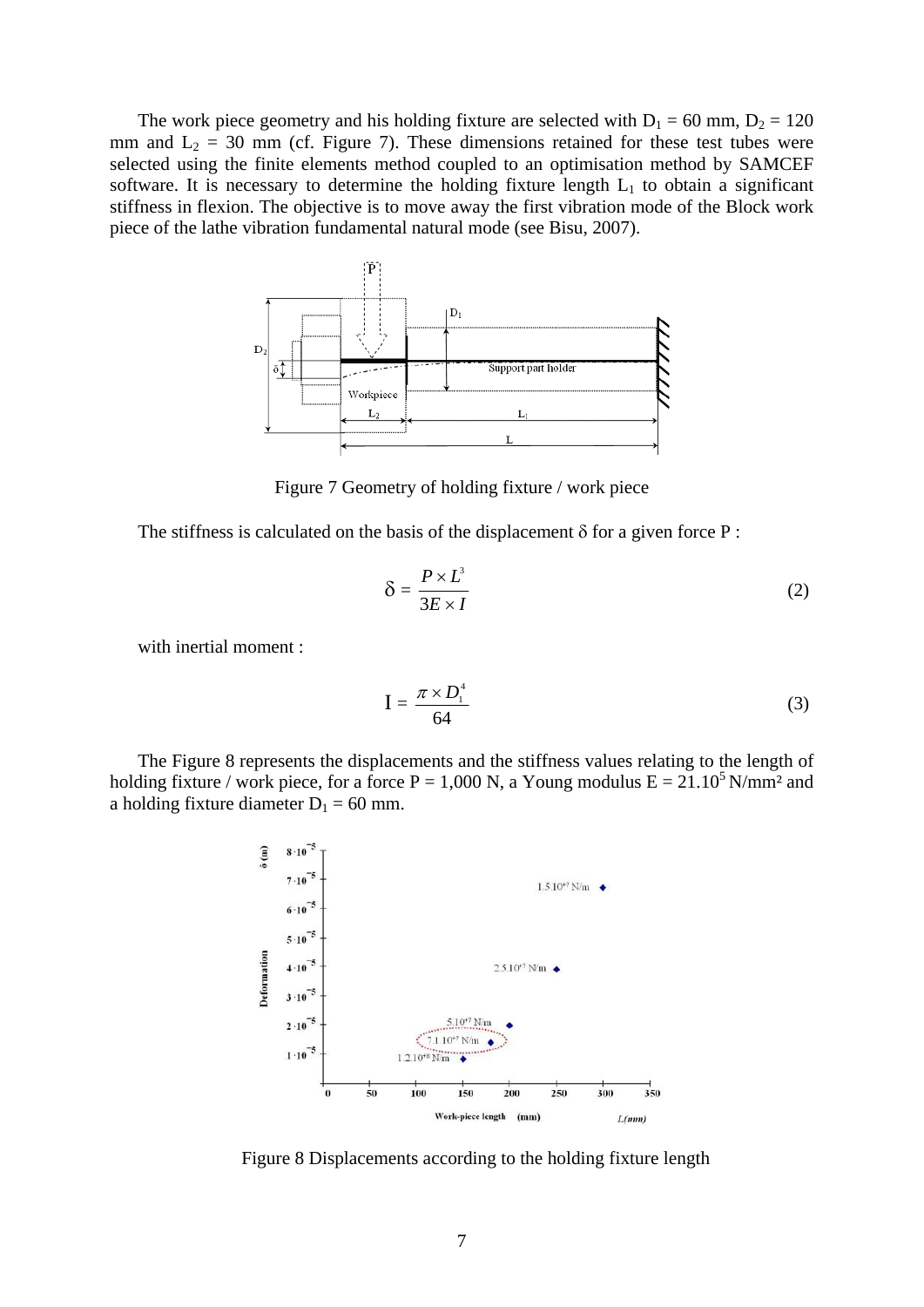A holding fixture length:  $L_1 = 180$  mm, for a stiffness in flexion of 7.10<sup>7</sup> N/m, is reminded. This value is in the higher limit of the acceptable zone of rigidity for conventional lathe (cf. Figure 9), (Ispas, et al., 1999; Koenigsberger, et al., 1970; Konig, et al., 1997).



Figure 9 Representation of the acceptable aria of the work piece deformation

In this case, the **BT** part includes the tool, the tool-holder, the dynamometer, the fixing plate on the cross slide (Figure10). The six-components dynamometer (Couetard-00) is fixed between the cross slide and the tool-holder. It is necessary thereafter for the measurement of the mechanical actions of cutting.



Figure 10 Representation of the block tool **BT**

#### 3.4 Experimental results

The natural frequencies experimental values obtained following the impact tests are detailed in the Figure 11 and Figure 12, considering blocks **BT** and respectively **BW**. Using an impact hammer, the natural frequencies of each block, for each element, are given accordingly the machine axes directions x (cross direction), y (cutting direction), and z (feed direction). A three directions accelerometer is positioned on each element, in each direction and the elements tested were the subject of the hammer impact. An example of result is given into the Figure 11, where the natural frequencies of whole block **BT** are presented, with all the components.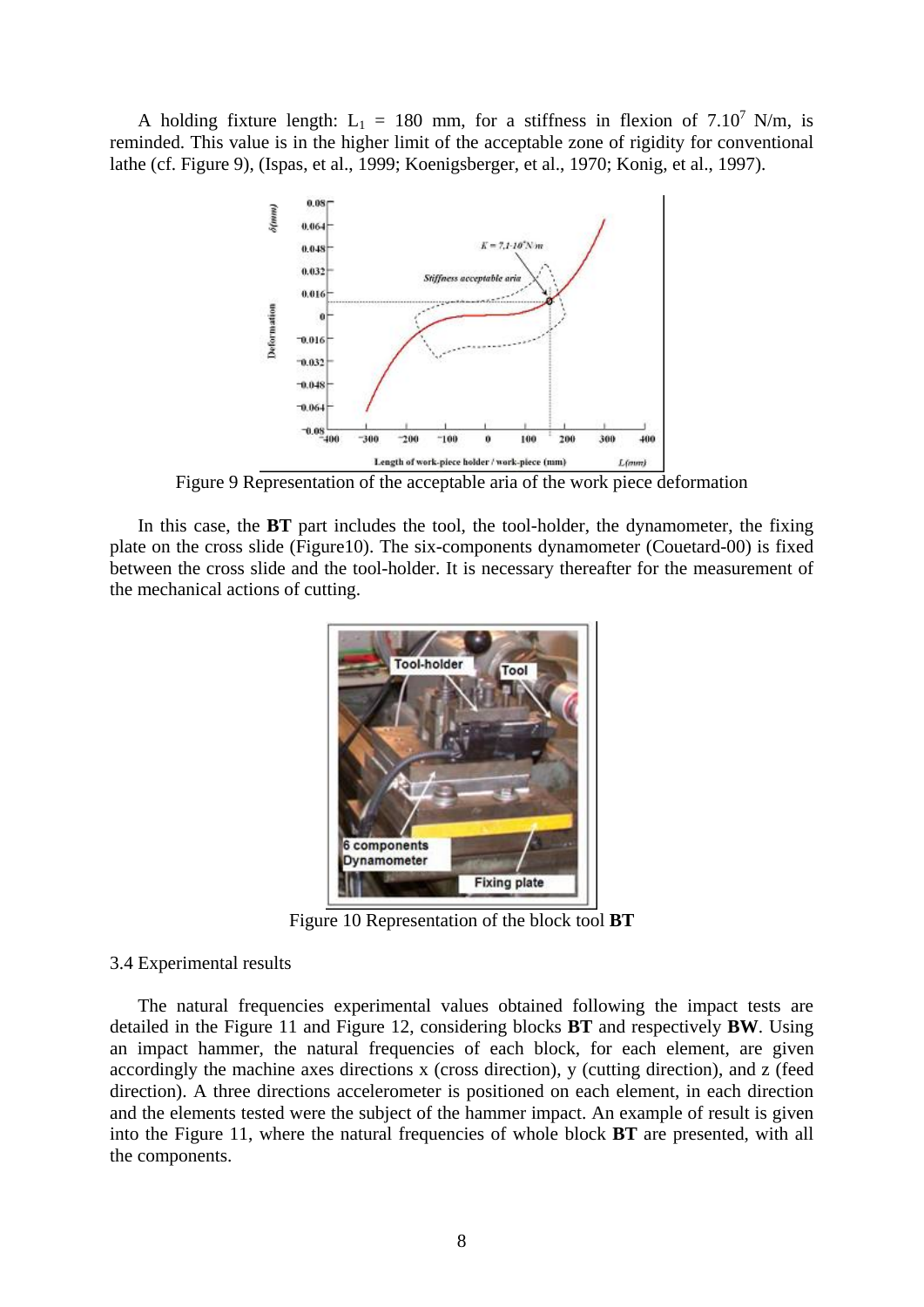

Figure 11 Natural frequencies representation for the block-tool **BT** (direction: x red colour, y blue colour, z green colour)



Figure 12 Natural frequencies for the block-work-piece **BW** ((direction: x red colour, y blue colour, z green colour)

For the **BW** unit the results are presented in the Figure 12. The natural frequencies domain is presented for each component of the system by carrying out a modal superposition in the Figure 13. These results are coherent with those met in the literature (Moraru, et al., 1979; Ispas, et al., 1999; Marinescu, et al., 2002; Benmohammed, 1996; Kudinov, 1970).





Using the layout of the tool free oscillations, (presented in the Figure 14), the  $\xi_i$  damping percentage is directly given by the logarithmic decrement curve, starting from *N* consecutive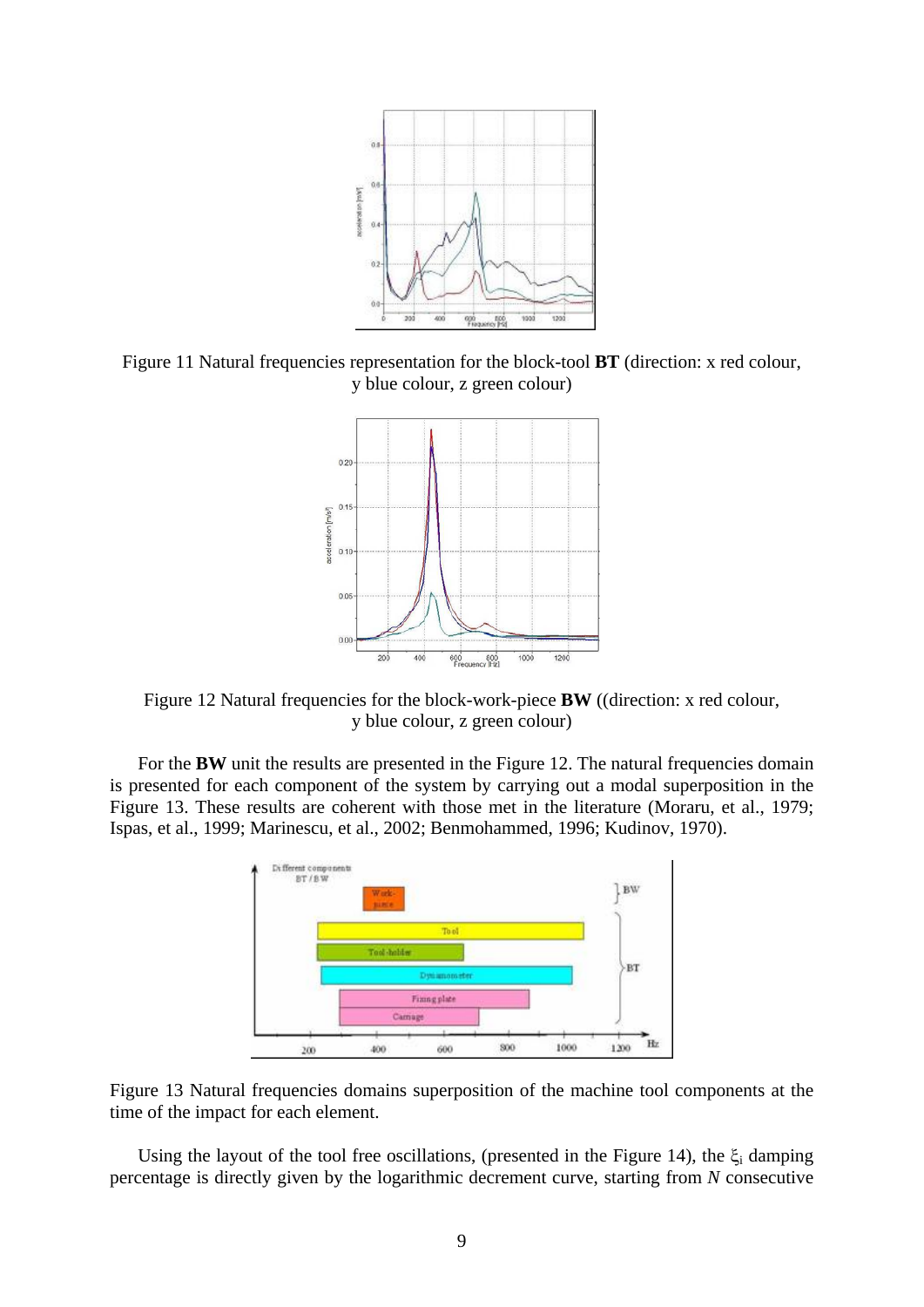maximum; the measured period *T* of the damped oscillations give the damped natural frequency  $\omega_d$  of the system.



Figure 14 Test of free displacement during of one impulse using an impact hammer.

With the obtained values  $\omega_d$  and  $\xi_i$ , we can calculate no damped natural frequency. The values of these parameters allow calculating: the stiffness *K*, the equivalent mass *M* and the equivalent damping coefficient *C* for each part **BT** and **BW** and for all three directions. Like values example it comes:

$$
M = \begin{bmatrix} 2.2 & 0 & 0 \\ 0 & 5.3 & 0 \\ 0 & 0 & 2.5 \end{bmatrix}
$$
 (4)

$$
C = \begin{bmatrix} 1.2 \times 10^3 & 0 & 0 \\ 0 & 0.89 \times 10^3 & 0 \\ 0 & 0 & 2.5 \times 10^3 \end{bmatrix}
$$
 (5)

and the stiffness matrix *k* is given in the first part of this work (Bisu, et al., 2007).

3.5 Numerical model of the assembly of the lathe spindle Ernault HN400.

In order to find the spindle natural frequencies domain of the machine tool and of the assembly Block Work piece **BW** (spindle with the work-piece attached) was used Finite Element Method. The Figure 15 shows the mesh (4,290 nods, 16,310 nets) and spindle numerical model. The Figure 16 shows the model by adding the work-piece.



Figure. 15 Spindle numerical model.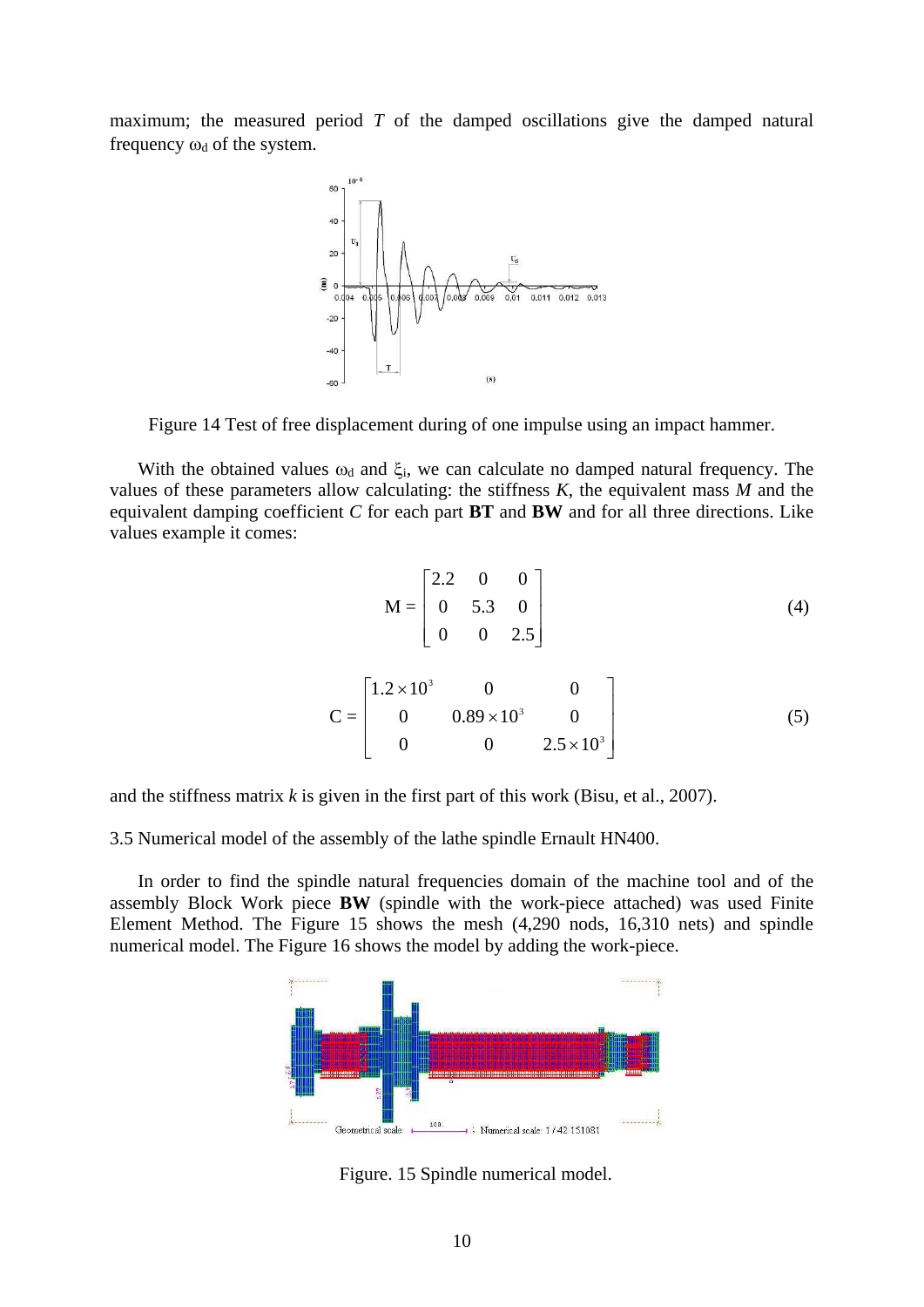

Figure 16 Spindle with work piece **BW** numerical model and boundary conditions.

Accordingly numerical models were obtained the results for the first twelve natural frequencies of these two models (represented in the Figure 15 and Figure 16). Vibration mode accordingly first natural frequency is represented in the Figure 17 and the numerical values of first twelve natural frequencies are represented in the Figure 18.



Figure 17 Vibration bending mode for the first natural frequency



Figure 18 Spindle natural frequencies polynomial trend of the machine tool

We can observe that the first spindle natural frequency of the system with work piece is about 675 Hz and it is lower considering only the spindle system (1,600 Hz). These results are coherent with those experimentally obtained (Figure 19).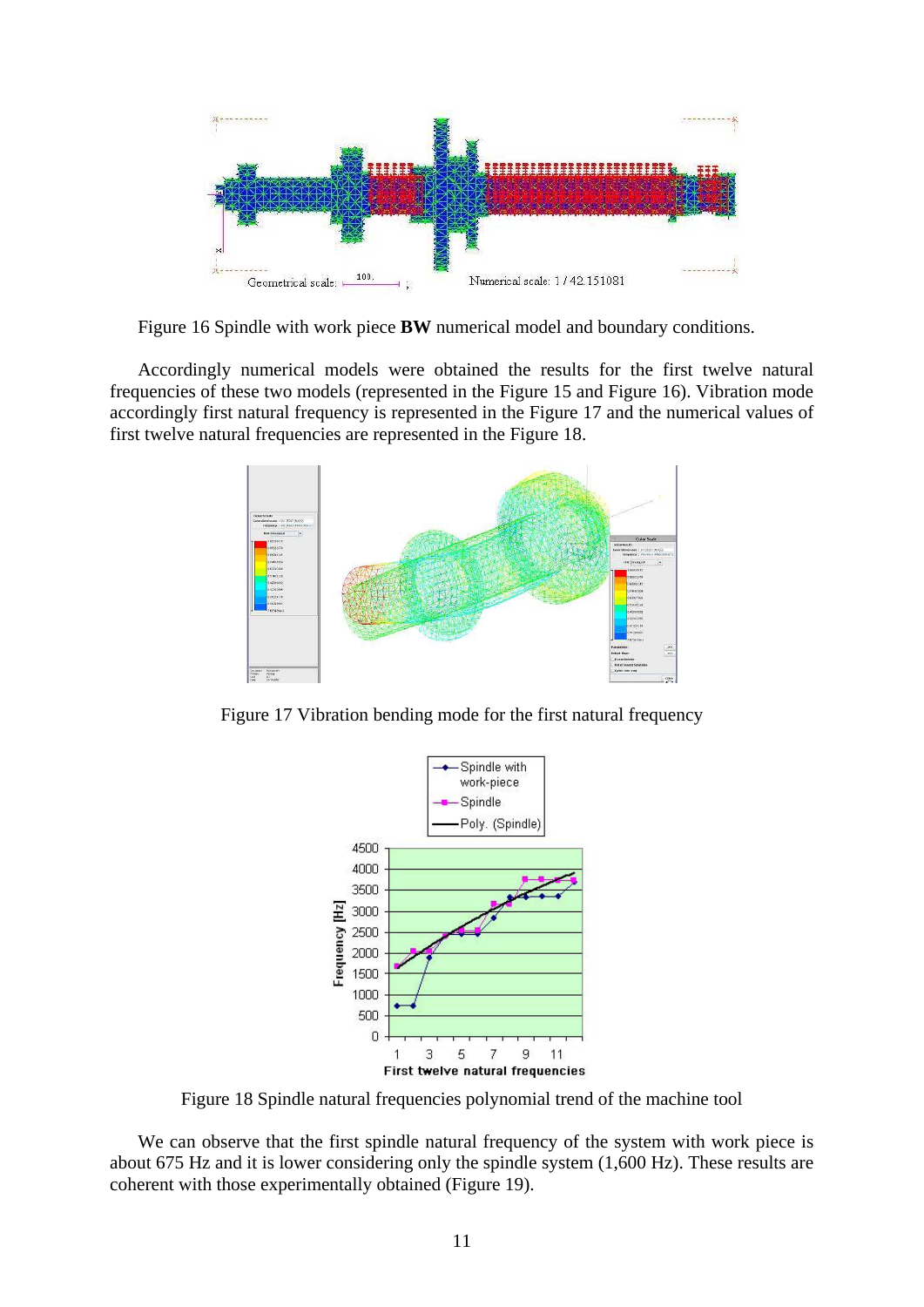

Figure 19 Experimentally FFT spectrum; spindle turning at 1,000 rpm

On the acquired signal FFT spectrum (spindle system turning, without cutting process) we can see the first frequency 675 Hz and, on the right side, the frequency with the value 1,599.1 Hz (corresponding to the spindle alone).

## **4. Machine tool dynamic characterization - turning process recommendations**

4.1 An analysis according to three configurations

The dynamic characterization of the machining system is supplemented by an analysis according to three configurations: electric motor drive, electric motor turning the spindle, electric motor turning the spindle and advance movement coupled (Bisu, 2007, Bisu, et al., 2006). The three axes accelerometer is placed on the tool body and the one-way accelerometer is located on the bed near the spindle. In the Figure 20 are presented the frequencies values in the case when the machine tool is no charge with the cutting process, for the three configurations mentioned. The frequencies below 100 Hz, belong to the engine behaviour, the amplitudes are very weak, very low and appear on each tests configuration.



Figure 20 Frequencies domains representation in the case with no cutting process

The frequencies corresponding with no cutting process are given for the three directions in the case of the kinematics chain "electric motor turning the spindle and advance movement coupled" (Bisu, 2007). The measured significant frequencies are into the domain of 230 Hz up to 1,000 Hz (see Figure 21), and more, on the three x, y and z directions.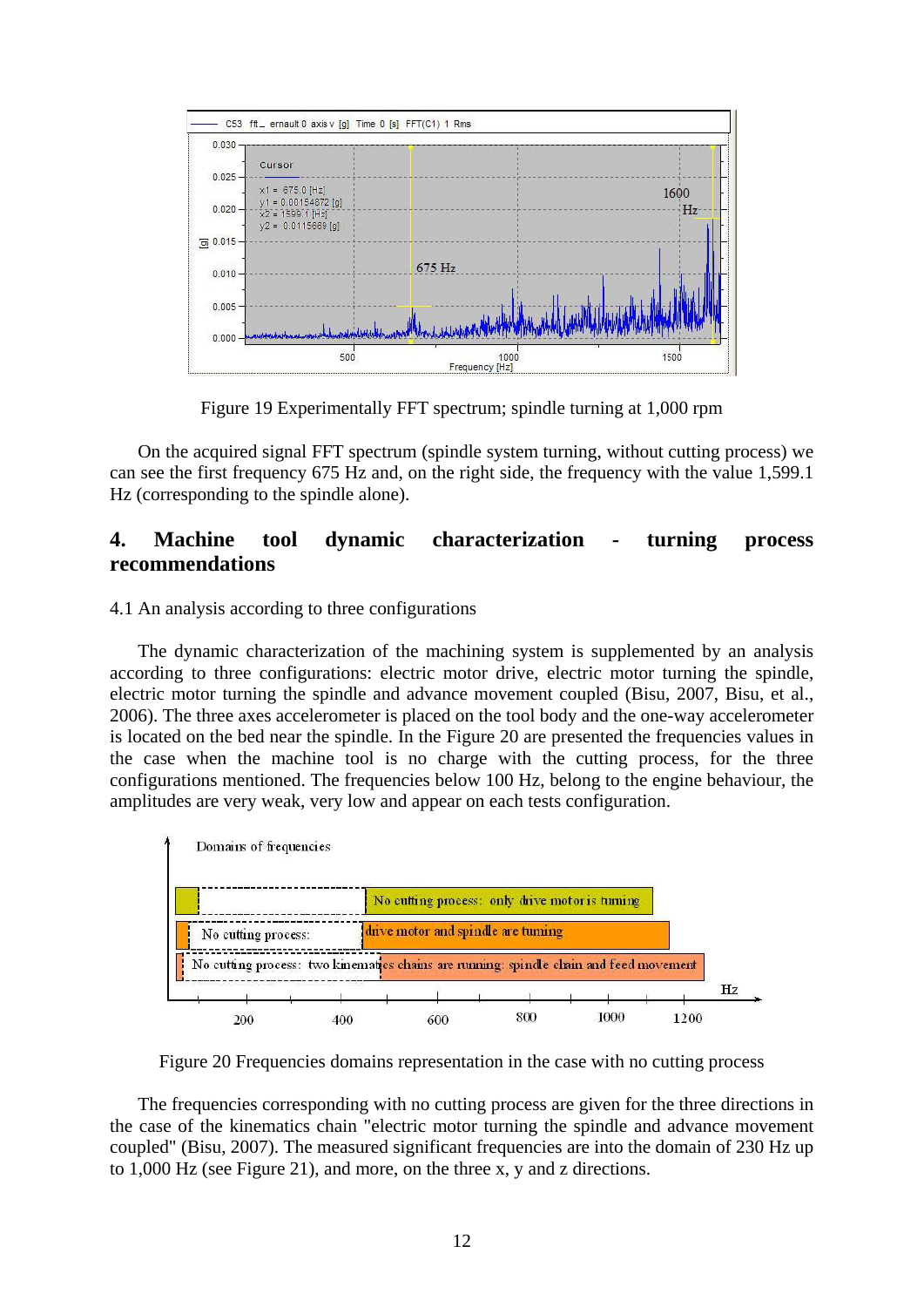

Figure 21 Natural frequencies superposition in the case of no cutting process

#### 4.2 About a better manage the cutting process

In order to have got a better manage the cutting process, next recommendations are considered:

*Increasing the work piece rigidity.* In order to reduce the vibrations problems at the time of the machining of the thin walls it is always well adapted, like known as previously, to rigidify the part by an adapted fixture, when that is possible (Mehdi, 2002a; Sutter, et al., 2005; Mehdi, et al., 2002b). The process simulations makes possible to specify before to have begun machining the most adapted solution, and even it is possible to redesign the shape of the work-piece in order to bring more rigidity to him.

*Control of the cutting stiffness* by reducing axial tool engagement. The theory of the stability lobes highlighted very early the importance of the relationship between the workpiece stiffness or the tool, and the cutting stiffness (the coefficient which links the tool displacement into the material to the cutting pressure, in the vibration direction). The most significant parameter to decrease this ratio is roughly speaking the projected cutting tool edge length in the material, which always impose to the specialists in machining process to naturally reducing the tool axial engagement (Calderon, 1998).

*Modifying the cutting tool angles.* Another way of decreasing the cutting stiffness is to exploit the tool angles so that the cutting pressure is parallel with the wall, thus the cutting stiffness would be theoretically null.

These two possibilities of stiffness control are major in the vibratory phenomenon during machining, in tools selection (angles, coatings etc.) and the strategies of machining in generally have the tendency to exploit these two effects (Belhadi, et al., 2005), (Mabrouki, et al., 2004}.

#### **Limit the possibility to generate vibrations, avoid the resonance.**

- Avoiding the frequencies with problems: by choosing the proper speed of the spindle (considering the stability lobes theory);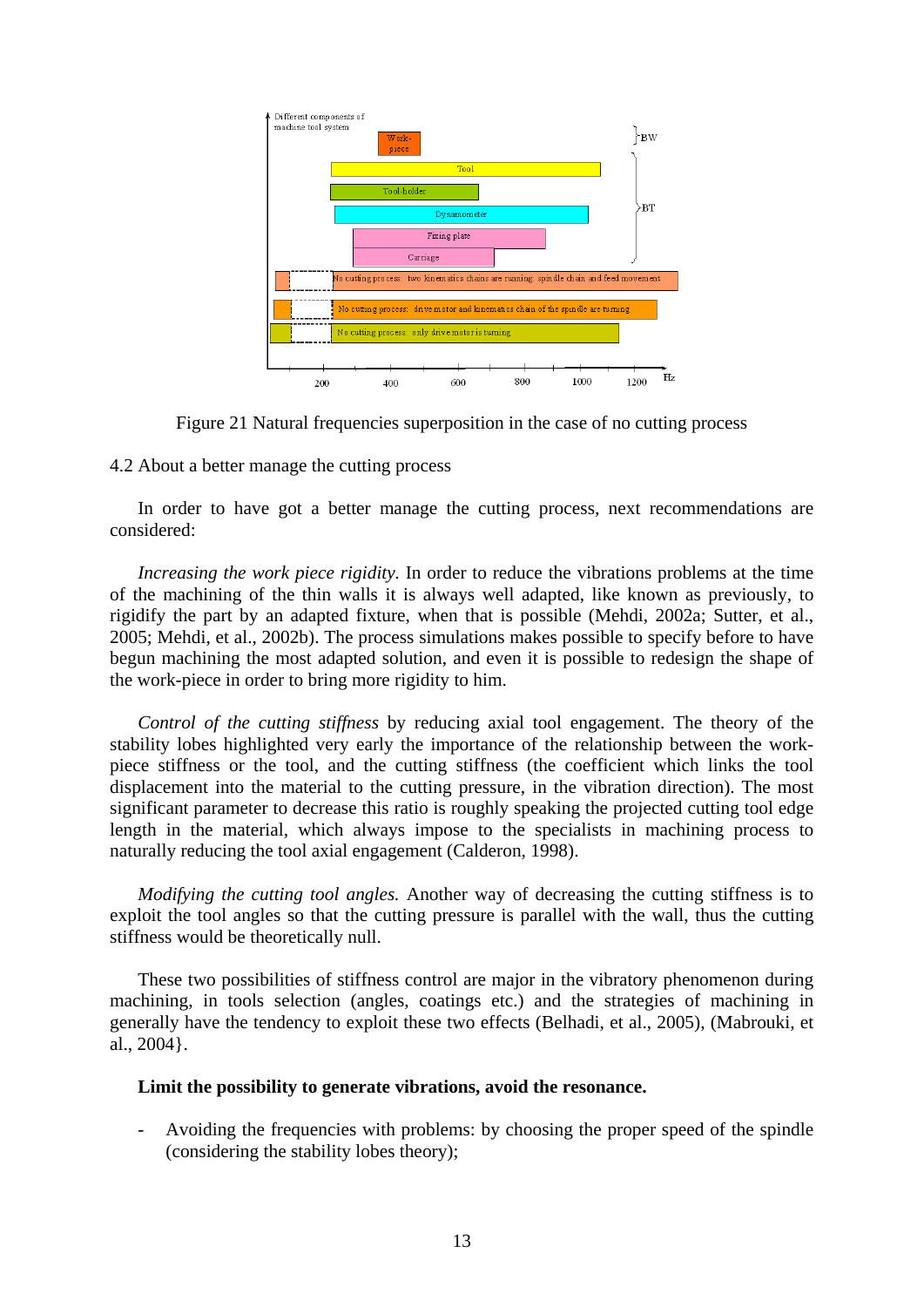- Adding damping: by lubrication, controlling the pressure on the assembly surfaces, etc;
- Obtaining the excitation spectrum: by tools with variable step, by the spindle rotation with variable speed:
- Controlling actively: by the use of actuators (axes machine, turret etc.) controlled dynamically according to measurements, in order to eliminate the vibrations. For the moment, in practice, the achievements in this field are mainly regulations of average effort or power by the reduction of the tool advance (Karabay, 2007, Bakkal et al., 2004.

Within the framework of this study, the objective was to find (starting from the experimental tests in turning) a correlation between the frequency founded on the acquired FFT spectrum and the dynamic process based on the elastic system Machine tool, Work piece and Tool device.

Machine tools and particularly, in this work paper, the lathe, evolved to the limits of certain parameters of cutting that consist in a better control of the process. In this context, this subject "dynamic characterization" is very important and could helping on the development of a simulation model for the cutting process on the machine tool.

This research was validated by experimental dynamic tests being based to measures of the frequencies domain of the machining system Ernault HN400 lathe, in the LMP laboratory of the University Bordeaux 1, France. Nevertheless the method used here applies to other machine tools (milling, drilling etc.).

Taking into account the recommendations summarized in the Section 4 the cutting process could be better managed.

The following step in our research will be to make a prediction for the cutting conditions and to supplement necessary knowledge toward a global and industrial model of cutting process considering a 3D model in turning.

### **Acknowledgements**

The authors acknowledge Jean Pierre Larivière Engineer Centre National de la Recherche Scientifique - France for the numerical simulation with SAMCEF software. The authors would like also to thank the CNRS (UMR 5469) for the financial support to accomplish the project.

### **References**

Bakkal, M., Shih, A. J., Scattergood, R. O., 2004. Chip formation, cutting forces, and tool wear in turning of Zr-based bulk metallic glass. *International Journal of Machine Tools and Manufacture*, 44, pp.915-25.

Belhadi, S., Mabrouki, T., Rigal, J-F., Boulanouar, L., 2005. Experimental and numerical study of chip formation during straight turning of hardened AISI 4340 steel. *Journal of Engineering Mechanic*, 219, pp.1-10.

Benardos, P. G., Mosialos, S., Vosniakos, G. C., 2006. Prediction of workpiece elastic deflections under cutting forces in turning. *Robotics and Computer-Integrated Manufacturing*, 22, pp.505-14.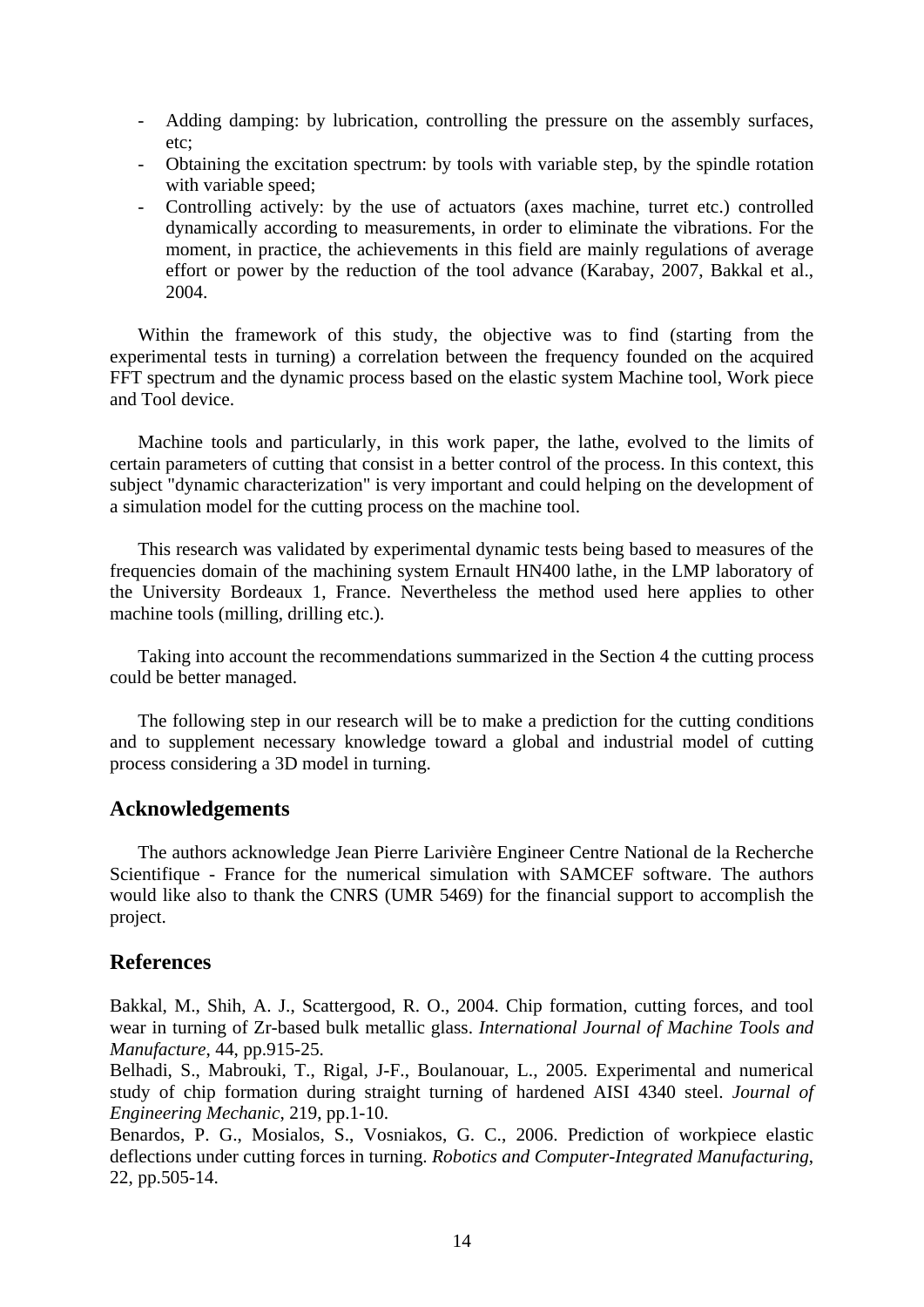Benmohammed, B., 1996. *Identification des lois d'effort de coupe de tournage en régime dynamique*, Ph.D. Ecole Nationale Supérieure des Arts et Métiers, Paris.

Bisu, C. F., 2007. *Etude des vibrations auto-entretenues en coupe tridimensionnelle~: nouvelle modélisation appliquée au tournage.* Ph.D. Université Bordeaux 1 Sciences et Technologies.

Bisu, C. F., Darnis, P., K'nevez, J-Y., Cahuc, O., Laheurte, R., Gérard, A., Ispas, C., 2007. Nouvelle analyse des phénomènes vibratoires en tournage. *Mécaniques & Industries* 8, pp. 497-503.

Bisu, C. F., Darnis, P., K'nevez, J-Y., Cahuc, O., Laheurte, R., Ispas, C., 2006. Un nouveau modèle expérimental d'analyse des phénomènes vibratoires lors d'une opération de tournage. in: *4e Assises Machines et Usinage à Grande Vitesse*, Aix en Provence, 6-9 juin, France.

Calderon-Najera, J. D., 1998. *Caractérisation dynamique du système Pièce/Outil/Machine : usinage des pièces minces*. Ph.D. Institut National des Sciences Appliquées, Lyon, France.

Cardi, A. A., Firpi, H. A., Bement, M. T.C., Liang, S. Y., 2008. Workpiece dynamic analysis and prediction during chatter of turning process. *Mechanical Systems and Signal Processing,*  22, pp.1481-94.

Chen, C. K., Tsao, Y. M., 2006. A stability analysis of regenerative chatter in turning process without using tailstock. *International Journal of Advanced Manufacturing and Technology*, 29, pp.648-54.

Chiou, Y. S., Chung, E. S., Liang, S. Y., 1995. A nalysis of tool wear effect on chatter stability in turning. *International Journal of Mechanical Sciences*, 37 (4), pp.391-40.

Couétard, Y., 2000. Caractérisation et étalonnage des dynamomètres à six composantes pour torseur associé à un système de forces. Ph.D. Université Bordeaux 1 Sciences et Technologies.

Dassanayake, A. V., Suh, C. S., 2008. On nonlinear cutting response and tool chatter in turning operation. *Communications in Nonlinear Science and Numerical Simulation*, 13, pp.979-1001.

Insperger, T., Barton, D. A. W., Stepan, G., 2008. Criticality of Hopf bifucation in statedependent delay model turning processes. *International Journal of Non-Linear Mechanics*, 43, pp.140-49.

Ispas, C., Gheorghiu, H., Parausanu, I., Anghel, V., 1999. *Vibrations des systèmes technologiques.* Agir (eds.), Bucharest, Romania.

Karabay, S., 2007. Design criteria for electro-mechanical transducers and arrangement for measurement cutting forces acting on dynamometers. *Materials \& Design*, 28 pp. 496-506.

Karube, S., Hoshino, W., Soutome, T., Sato, K., 2002. The non-linear phenomena in vibration cutting system. The establishment of dynamic model. *International Journal of Non-Linear Mechanics*, 37, pp.541-64.

Koenigsberger, F., Tlusty, J., 1970. *Machine Tools Structures,.* Pergamon Press.

Konig, W., Sepulveda, E., Lauer-Schmaltz, H., 1997. *Zweikomponenten schnittkraftmesser.* Industrie-Anzeiger

Kudinov, V. A., 1970. *Dinamica Masinilor Unelten*. Tehnicas (eds.), Bucharest, Romania.

Lalwani, D. I., Mehta, N. K., Jain, P. K., 2008. Experimental investigations of cutting parameters influence on cutting forces and surface roughness in finish hard turning of MND250 steel. *Journal of Materials Processing Technology*, 206, pp. 167-79.

Litak, G., 2002. Chaotic vibrations in a regenerative cutting process. *Chaos Solutions and Fractals*, 13, pp.1513-35.

Litak, G., Kasperek, R., Zaleski, K., 2007. Effect of high-frequency excitation in regenerative turning of metals and brittle materials. *Chaos Solutions and Fractals* in press.

Mabrouki, T., Deshayes, L., Ivester, R., Rigal, J-F., Jurrens, K., 2004. Material modeling and experimental study of serrated chip morphology. in  $7<sup>th</sup> CIRP$  International Workshop on the